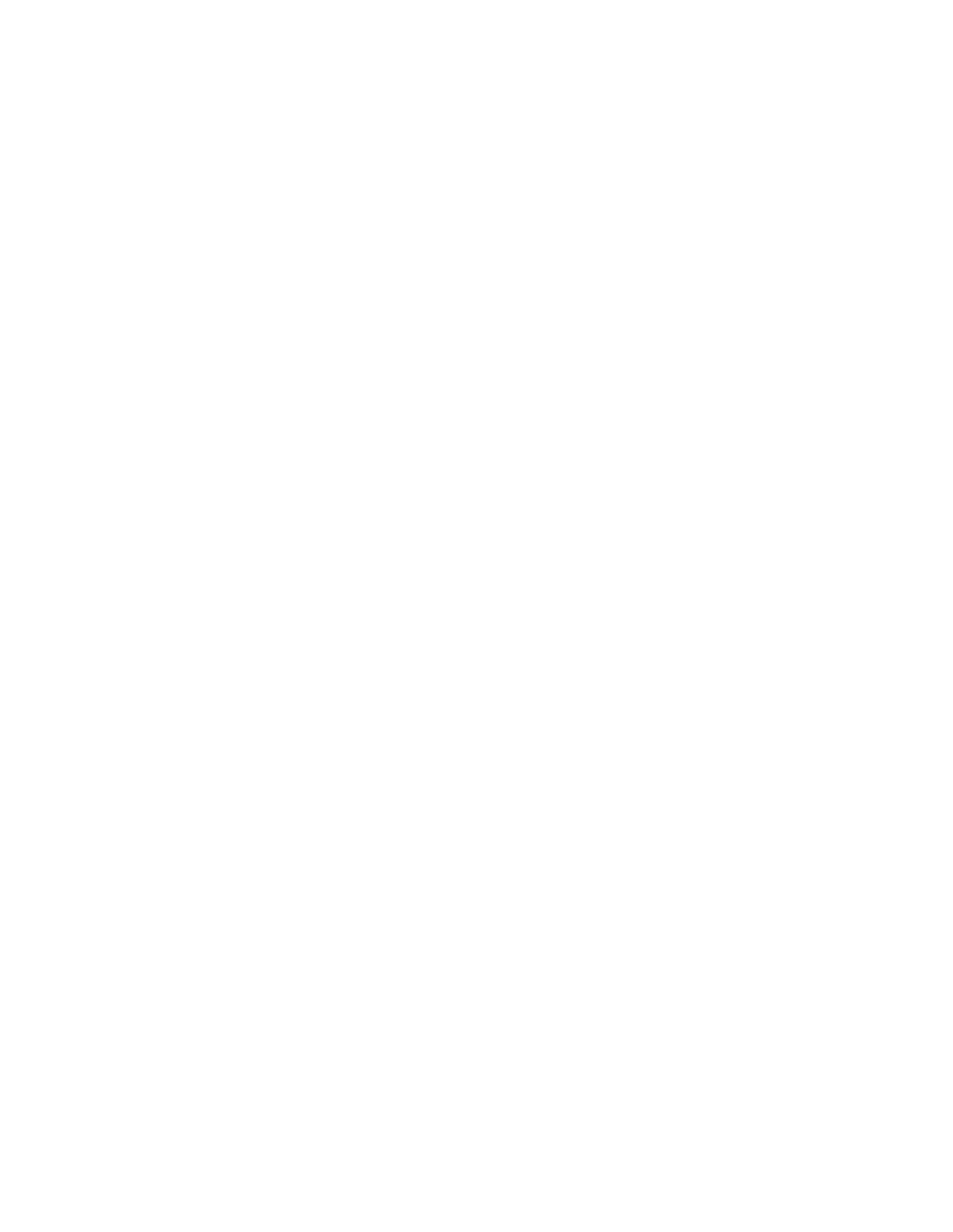Please list your address if you would like to receive further communications from Project Squirrel. You are not required to submit your address to submit an observation.

\_\_\_\_\_\_\_\_\_\_\_\_\_\_\_\_\_\_\_\_\_\_\_\_\_\_\_\_\_\_\_\_\_\_\_\_\_\_\_\_\_\_\_\_\_\_\_\_\_\_\_\_\_\_\_\_\_\_\_\_\_

\_\_\_\_\_\_\_\_\_\_\_\_\_\_\_\_\_\_\_\_\_\_\_\_\_\_\_\_\_\_\_\_\_\_\_\_\_\_\_\_\_\_\_\_\_\_\_\_\_\_\_\_\_\_\_\_\_\_\_\_\_

\_\_\_\_\_\_\_\_\_\_\_\_\_\_\_\_\_\_\_\_\_\_\_\_\_\_\_\_\_\_\_\_\_\_\_\_\_\_\_\_\_\_\_\_\_\_\_\_\_\_\_\_\_\_\_\_\_\_\_\_\_

\_\_\_\_\_\_\_\_\_\_\_\_\_\_\_\_\_\_\_\_\_\_\_\_\_\_\_\_\_\_\_\_\_\_\_\_\_\_\_\_\_\_\_\_\_\_\_\_\_\_\_\_\_\_\_\_\_\_\_\_\_

## **Part 1: Site and Environmental Data**

1. Please list the ZIP-code of the **OBSERVATION** site. If you know the full ZIP-code, please include it

- 2. Please select the setting of the squirrel observation:
	- □ Single family house or duplex
	- Multiple family dwelling (e.g. Apartment building)
	- □ Highrise building

 $\overline{\phantom{a}}$ 

- D Neighborhood park
- **D** Forest or nature preserve
- □ Zoo, arboretum, or botanical garden
- Commercial establishment
- □ School, college, or university campus
- D Vacant lot
- D Cemetery
- Farmland
- 3. Are there any of the following kinds of trees at the observation site?

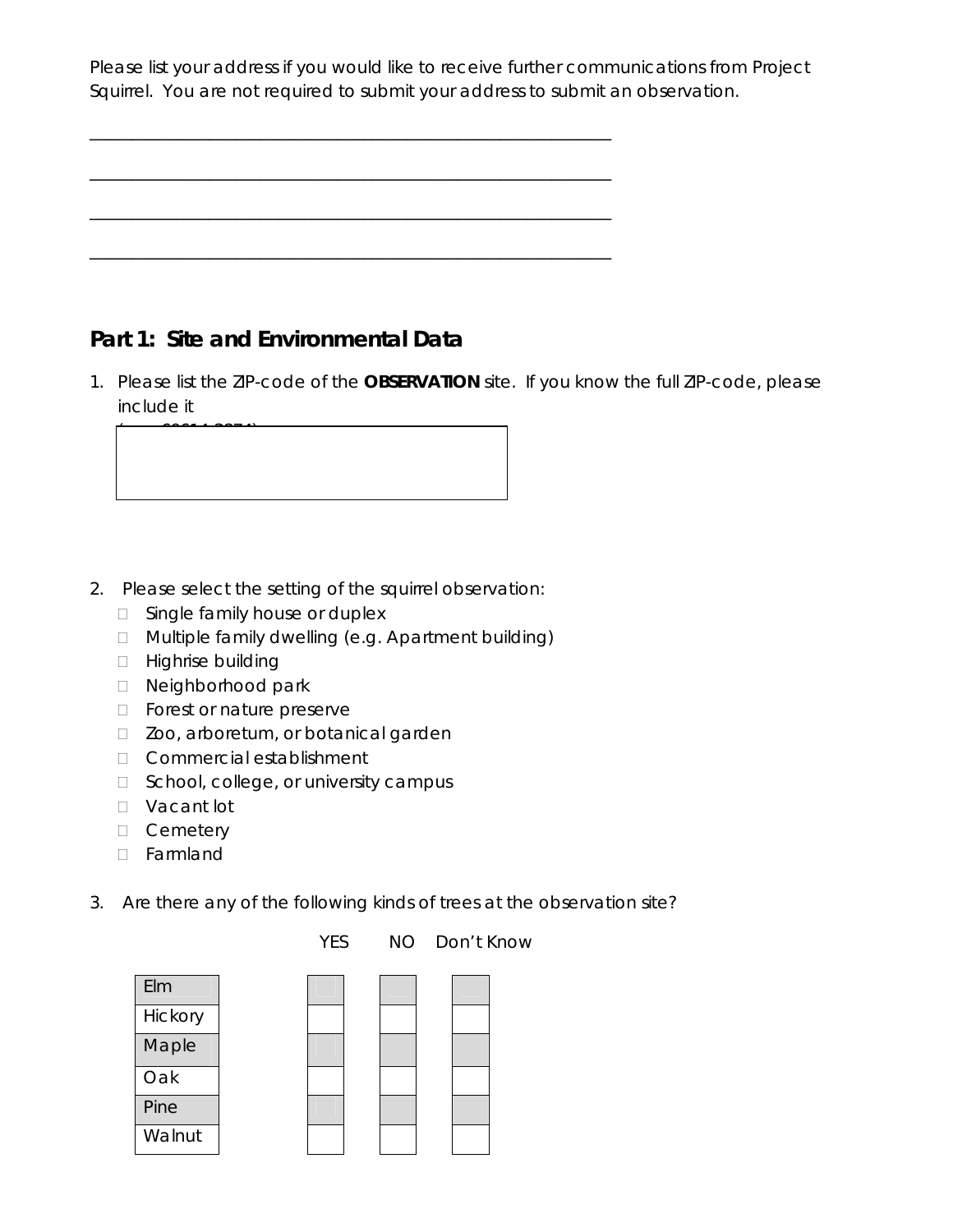4. Do you observe squirrels regularly obtaining food from any of the following?

|                           | <b>Never</b> | Seldom | Often | Regularly |
|---------------------------|--------------|--------|-------|-----------|
| <b>Bird feeders</b>       |              |        |       |           |
| Human<br>handouts         |              |        |       |           |
| Garbage                   |              |        |       |           |
| Other                     |              |        |       |           |
| for Other, please specify |              |        |       |           |
|                           |              |        |       |           |
|                           |              |        |       |           |

5. How abundant are dogs and cats at the observation site? (This includes dogs and cats that live at the site, strays, animals that visit the site on a walk, and others.)



6. Have you ever submitted data for **THIS** observation site before?

| Yes |  |
|-----|--|
| No  |  |

7. Have you ever submitted data for a **DIFFERENT** observation site?

| Yes |  |
|-----|--|
| No  |  |